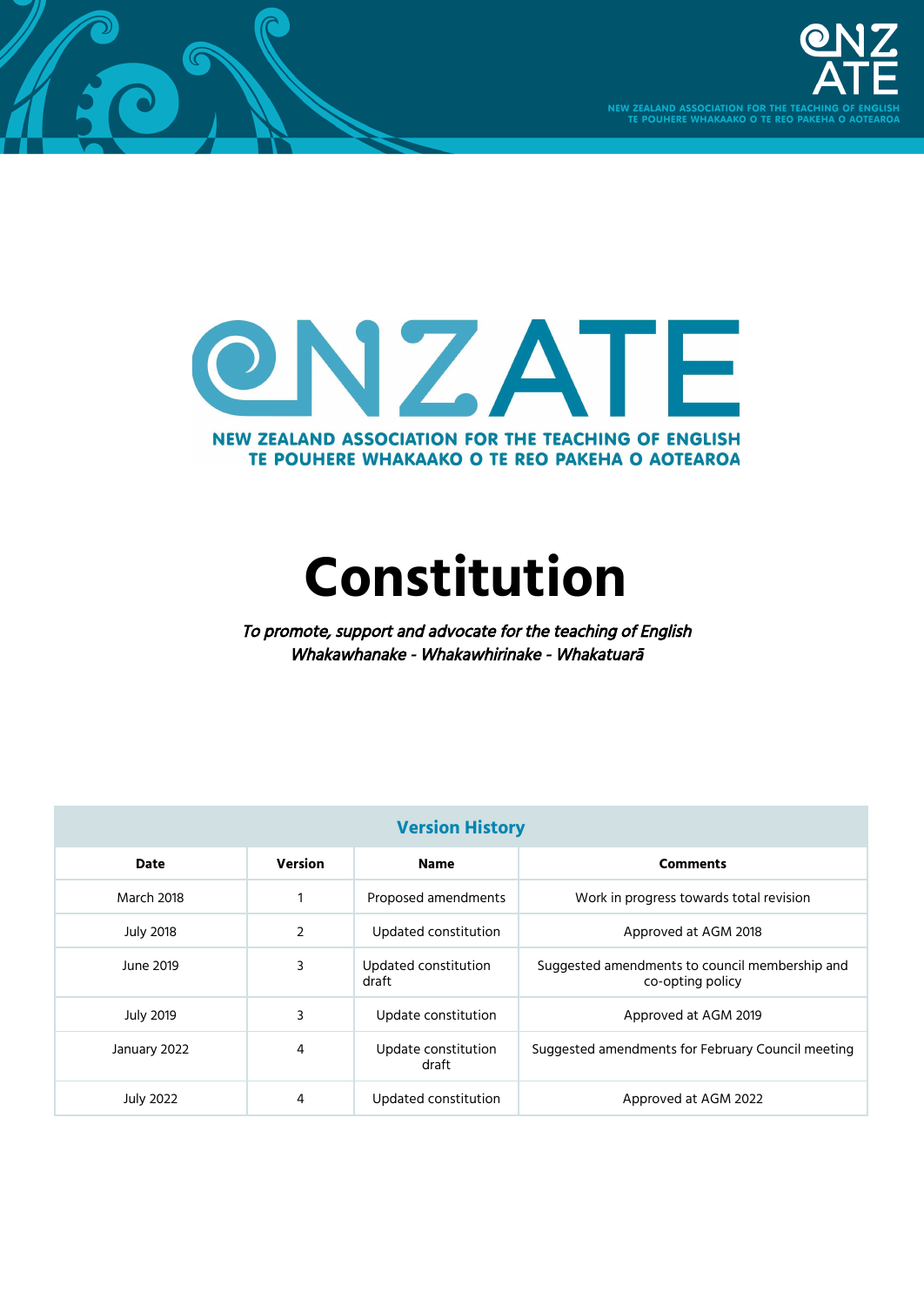# **THE RULES OF THE NEW ZEALAND ASSOCIATION FOR THE TEACHING OF ENGLISH INC**

#### **1. Name**

- 1.1. The name of the Society shall be the New Zealand Association for the Teaching of English Incorporated and the Association shall also be known as Te Pouhere Whakaako Reo Pakeha o Aotearoa.
- 1.2. The New Zealand Association for the Teaching of English Incorporated is constituted by resolution on 2 December 1980.

# **2. Registered Office**

2.1. The Registered Office of the Society is Diocesan School for Girls, Clyde St, Epsom, Auckland.

#### **3. Purposes of Society**

- 3.1. The purpose of the Society ("the Association") is:
	- 1. To promote, support and advocate for the teaching of English in Aotearoa New Zealand

2. Pecuniary gain is not a purpose of the Association. (See Section 15 for clarification of how money and assets are to be used to further the purposes of the Association.)

#### **4. Managing Committee**

4.1 The Association shall have a managing committee ("the National Council"), comprising the following Officers:

- 1. The President;
- 2. The Vice President;
- 3. The Secretary;
- 4. The Treasurer; and

#### In addition

- 5. Such other ordinary Members as the Association shall decide
- 6. One seat held for a Māori teacher of English
- 7. One seat held for a Pasifika teacher of English

#### 8. AND the editor(s) of English in Aotearoa

4.2 There shall be a minimum of five ordinary Council Members, in addition to the Officers; and ordinary

members may include the Editor(s) of English in Aotearoa and the seats held for Maori and Pasifika teachers of English.

4.3 Only Members of the Association may be Council Members.

- 4.4 Council members must hold a full practising certificate
- 4.5 All council officers are elected for a 3 year term and may be re-elected upon nomination.
- 4.6 All ordinary members of council are elected for two year terms and may be re-elected upon nomination.
- 4.7 The Editor(s) of English in Aotearoa shall be appointed directly by council for an indefinite term.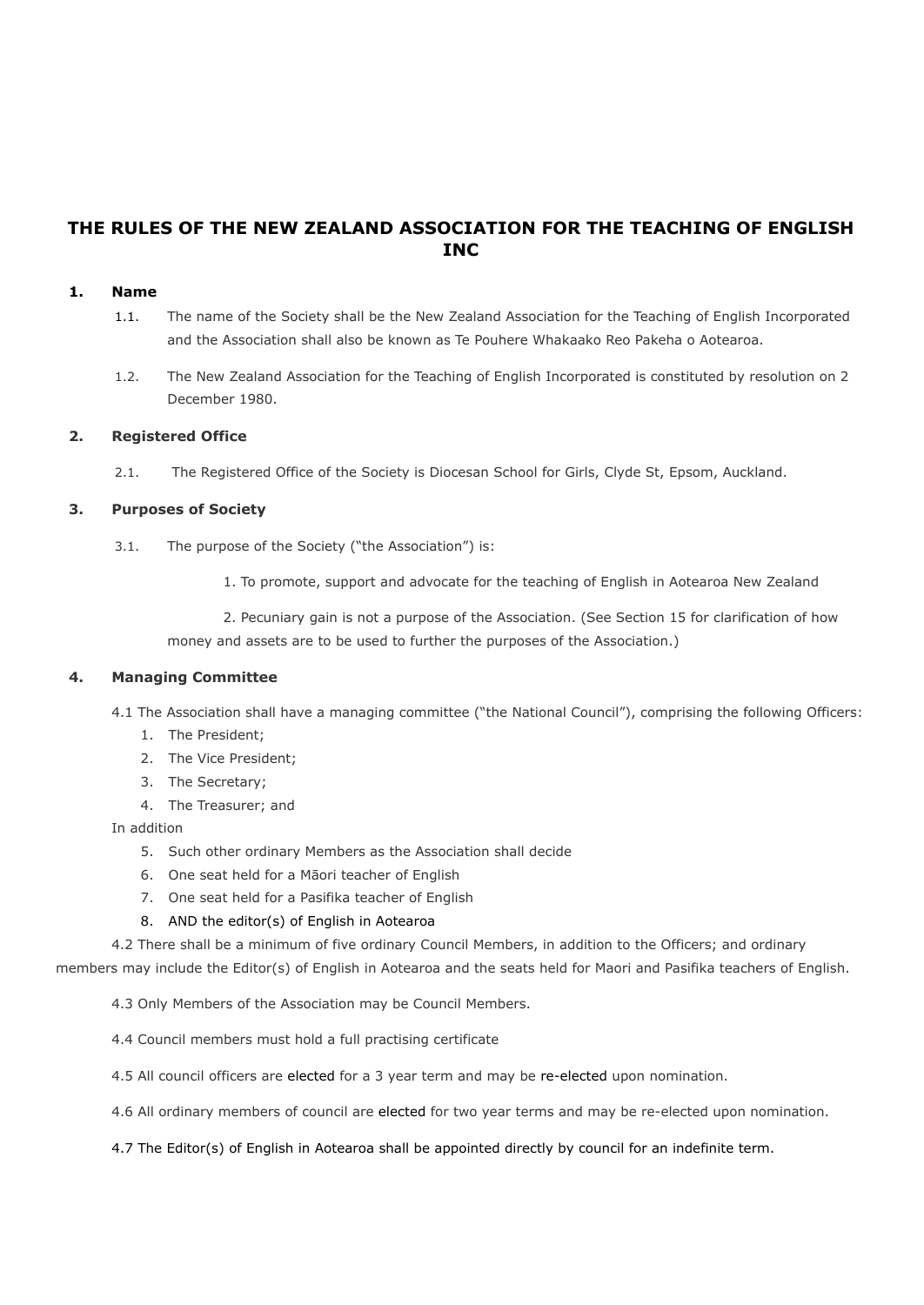#### **5. Nomination and Appointment of Council Members**

5.1 The election of National Council members will be conducted according to the following procedures:

- 5.1.1 The election of Officers
	- 1. Nominations for Officers will be made in the first instance from among existing members of council and voted on at the February meeting of each year. Where no such nomination is forthcoming, further nominations will be called for by 15 May.
	- 2. All nominations will be received by 31 May
	- 3. Where a nomination has been made from within council and ratified by a council vote, this information will be circulated to financial members during the month of June
	- 4. Where wider nominations have been sought, a brief personal statement supplied by the candidates will be circulated to all financial members during the month of June
	- 5. In either circumstance, a vote will be held at or before the AGM to ratify the decision of council OR to elect an Officer from the wider membership.
- 5.1.2 The election of ordinary members
	- 1. Nominations for positions on the National Council will be called for by means of appropriate communication to NZATE member schools by 15 May.
	- 2. Such nominations will be received by 31 May
	- 3. A brief personal statement supplied by the candidates will be circulated to all financial members during the month of June.
	- 4. National Council will be elected at or prior to the AGM each year and results circulated to all financial members. Whether the vote is held during or prior to the AGM, a secure and anonymous electronic option will be available.

5.2 If the position of any Officer becomes vacant between Annual General Meetings, the Council may appoint another Council Member to fill that vacancy until the next Annual General Meeting.

5.3 If the position of any Council Member becomes vacant between Annual General Meetings, the Council may co-opt another Association Member to fill that vacancy. Such co-opted appointments shall be made only when essential to fulfil a specific portfolio that cannot be left vacant until the next AGM or to ensure that the Council consists of a minimum of four officers plus five ordinary members. The Council Member thus appointed will complete a full two year term and be eligible for re-election at the AGM following the expiration of the two years.

5.4 If any Council Member is absent from three consecutive council meetings without leave of absence the President may declare that person's position to be vacant.

# **6.0 Cessation of Council Membership**

6.1 Persons cease to be Council Members when:

- 1. They resign by giving written notice to the Council.
- 2. They are removed by majority vote of the Association at an AGM.
- 3. Their Term expires.

6.1.1 The position of editor of English in Aotearoa may be terminated by a majority vote of the Council, provided that such a vote only be called for after every reasonable effort has been made to resolve such difficulties or dissatisfaction with their performance as has led to the suggestion of terminating their appointment. 6.2 If a person ceases to be a Council Member, that person must within two weeks give to the Council all Association documents and property and relinquish control of their NZATE google accounts, including email

# **7.0 Role of the Council**

7.1 Subject to the rules of the Association ("The Rules"), the role of the Council is to:

- 1. Carry out the purposes of the Association, and Use Money or Other Assets to do that;
- 2. Manage the Association's financial affairs, including approving the annual financial statements for presentation to the Members at the Annual General Meetings;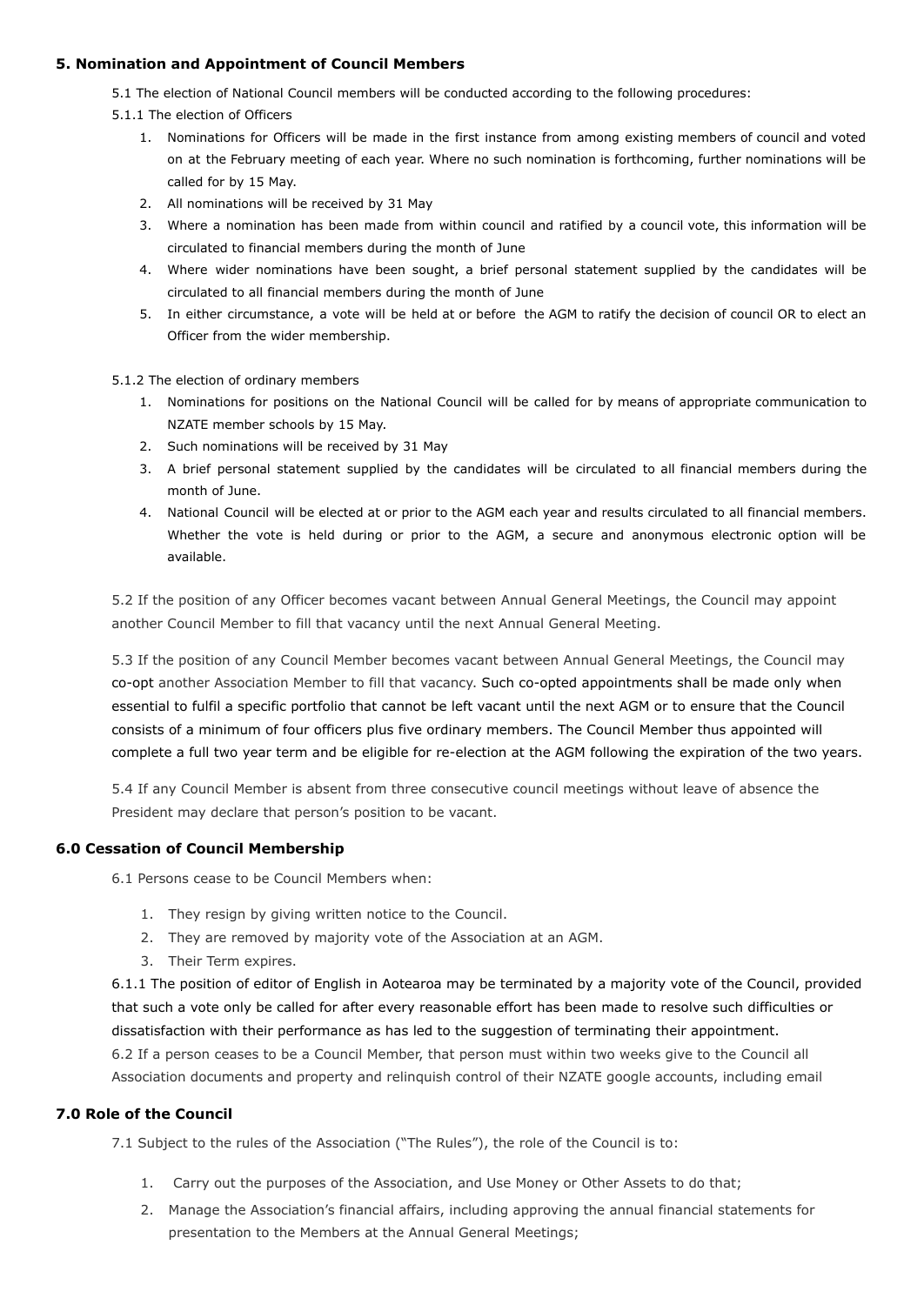- 3. Set accounting policies in line with generally accepted accounting practice
- 4. Delegate responsibility and co-opt members where necessary
- 5. Ensure that all Members follow the Rules as laid out in the Constitution;
- 6. Set the times and dates for Council Meetings, and set the agenda for Council Meetings and AGMs;
- 7. Set Membership fees, including subscriptions and levies;
- 8. Propose regulations to be confirmed by the Association at the AGM.

#### **8.0 Roles of Council Members**

8.1 The President is responsible for:

- 1. Ensuring that the Rules are followed;
- 2. Convening Meetings and establishing whether or not a quorum (3 officers and half the ordinary members) is present;
- 3. Setting the agenda for Council meetings
- 4. Chairing Meetings, deciding who may speak and when;
- 5. Overseeing the operation of the Association;
- 6. Providing a report on the operations of the Association at each Annual General Meeting.
- 8.2 The Vice-president is responsible for:
	- 1. deputising for the president whenever the president is not able to fulfil their responsibilities.
	- 2. Supporting the president in fulfilling their responsibilities.
- 8.3 The Secretary is responsible for:
	- 1. Circulating the agenda 1 week prior to the meeting
	- 2. Recording the minutes of Meetings and circulating these to members 1 week after the meeting;
	- 3. Holding the Association's records, documents, and books except those required for the Treasurer's function;
	- 4. Receiving and replying to correspondence as required by the Council;
	- 5. Advising the Registrar of Incorporated Societies of any rule changes.

8.4 The Treasurer is responsible for:

- 1. Keeping proper accounting records of the Association's financial transactions to allow the Association's financial position to be readily ascertained;
- 2. Preparing annual financial statements for presentation at each Annual General Meeting. These statements should be prepared in accordance with the Societies' accounting policies (see 7.1.3).
- 3. Providing a financial report at each Annual General Meeting;
- 4. Providing financial information to the Council as the Council determines.
- 5. Keeping the Register of Members;
- 6. Forwarding the annual financial statements for the Association to the Registrar of Incorporated Societies upon their approval by the Members at an Annual General Meeting.
- 8.5 All Officers will also have a specific portfolio, with relevant responsibilities, which they are expected to fulfill.
- 8.6 Ordinary members are responsible for:
	- 1. Fulfilling their allocated portfolio
	- 2. Liaising with schools to bring concerns and issues before the Council
	- 3. Promoting membership of the Association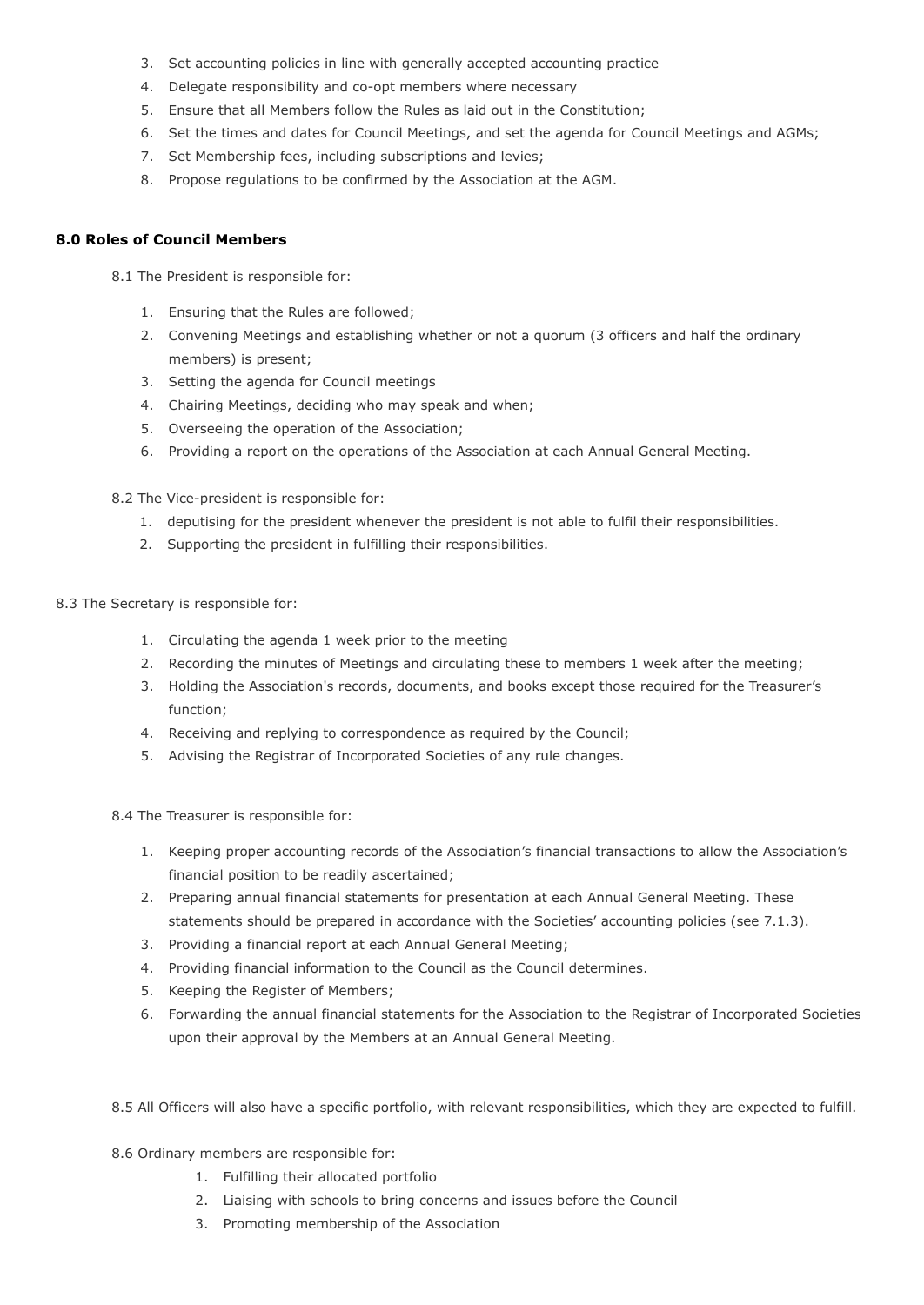4. Attending Council meetings as convened by the President.

#### 8.7 The Editor of English in Aotearoa is responsible for:

- 1. Ensuring the publication of the journal three times a year
- 2. Working with Council to decide on a theme for each journal at the November meeting each year
- 3. Actively seeking submissions from a wide range of association members
- 4. Liaising with the website administrator to publish a digital version of the journal
- 5. Overseeing the postage of physical copies so long as these continued to be produced.

#### **9.0 Council Meetings**

9.1 Council meetings will be held at least once a year and may be held via video or telephone conference, or other formats as the President may decide, provided that, if circumstances so require, the President or two other members of Council may call additional meetings;

9.2 Prior to each Council meeting the secretary shall circulate an agenda to members of the Council.

9.3 Following each Council meeting, the secretary shall circulate the minutes to members of the Council.

9.4 No Council Meeting may be held unless a quorum is present (defined in section 8.1.2);

9.5 The President shall chair Council Meetings, or if the President is absent, the Vice-president shall chair the meeting.

9.6 Decisions of the Council shall be by majority vote;

9.7 The President or Vice-president (when acting as president) has a casting vote, that is, a second vote;

9.8 Only Council Members present at a Council Meeting may vote at that Council Meeting.

9.9 Subject to these Rules, the Council may regulate its own practices;

9.10 The President or the Vice-president shall adjourn the meeting if necessary.

9.11 Adjourned Meetings: If within half an hour after the time appointed for a meeting a quorum is not present the meeting, if convened upon requisition of members, shall be dissolved; in any other case it shall stand adjourned to a day, time and place determined by the President of the Association, and if at such adjourned meeting a quorum is not present the meeting shall be dissolved without further adjournments.

#### Association membership

#### **10.0 Types of Members**

10.1 Membership may comprise different classes of membership as decided by the Association.

#### **11.0 Admission of Members**

11.1 Persons may become members of the Association by paying the subscription recommended by the National Council and ratified by the membership at the Annual General Meeting, subject to the provisos in section 11.4.

11.2 Institutions may become members of the Association by paying the subscription or subscriptions recommended by the National Council of the Association and ratified by the membership at the Annual General Meeting, subject to the provisos in section 11.4.

11.3 Honorary life membership can be conferred by the Annual General Meeting on the recommendation of the National Council.

11.4 All State, State-integrated and Independent schools have automatic rights to membership, on the payment of a subscription. Approval of all other applicants is at the complete discretion of the Council.

11.5 The Council (through the Communications Officer) shall advise the Applicant of its decision, and that decision shall be final.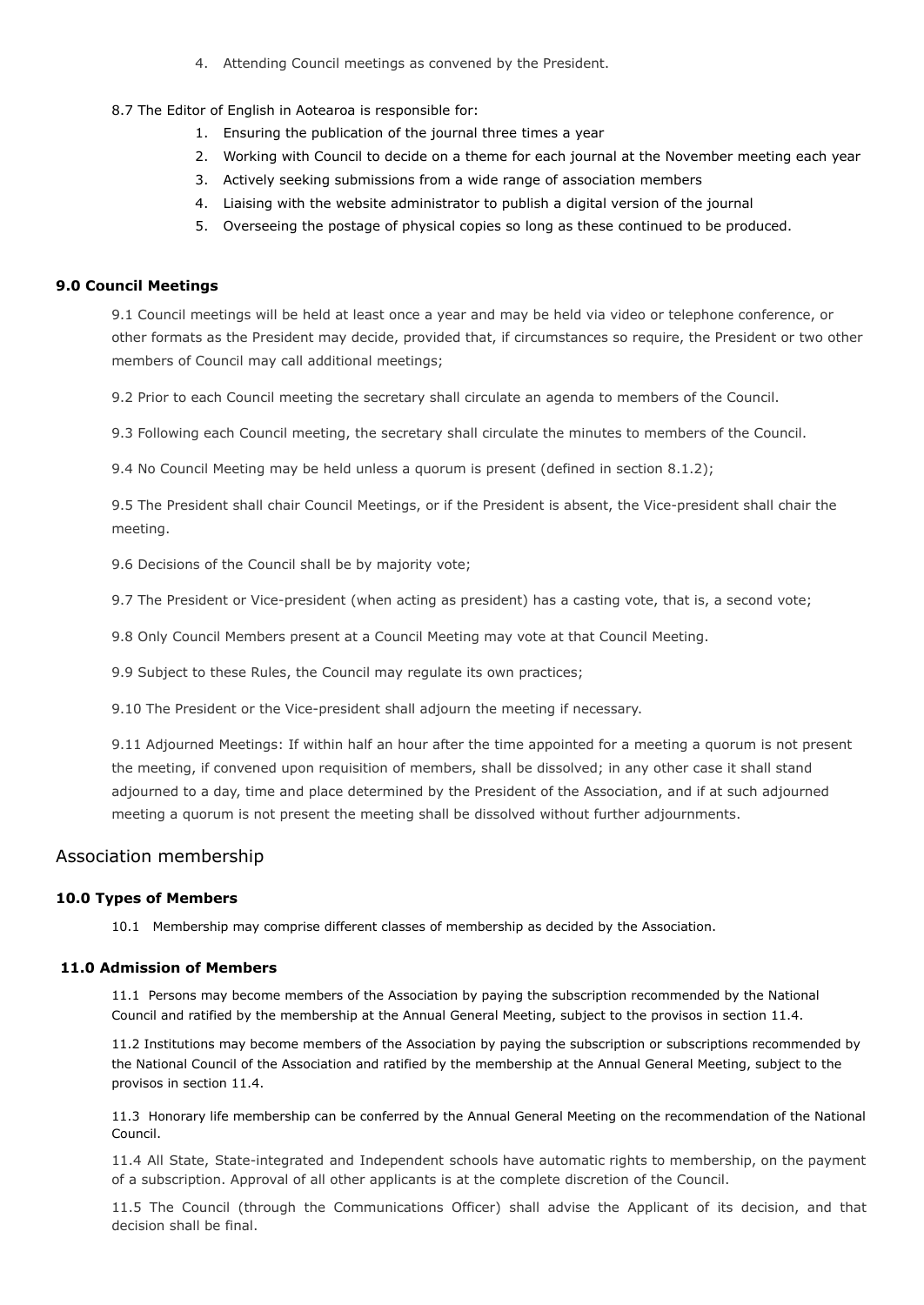11.6 Subscriptions shall have effect for the financial year.

#### **12.0 The Register of Members**

12.1 The Treasurer shall keep a register of Members ("the Register"), which shall contain:

1. for individuals: the names, the postal and email addresses

2. For schools: the postal address of the school and the name and email address of the HoD English

3. For libraries: the postal address of the library and the name and email address of the librarian responsible for the subscription.

4. For all members: the date at which they became members.

12.2 When the contact person for schools and libraries changes, the updated details shall be given to the treasurer.

12.3 Each Member shall provide such other details as the Council requires.

12.4 Members shall have reasonable access to the Register of Members.

#### **13.0 Cessation of Membership**

13.1 Persons or institutions cease to be members of the Association by voluntary resignation in writing, or by expulsion for non-payment of subscriptions.

#### **14.0 Obligations of Members**

14.1 All Members (and Council Members) shall promote the purposes of the Association and shall do nothing to bring the Association into disrepute.

#### Money and other assets of the Association

#### **15.0 Use of Money and Other Assets**

15.1 The Association may only Use Money and Other Assets if:

- 1. It is for a purpose of the Association;
- 2. It is not for the sole personal or individual benefit of any Member or person associated with a Member;
- 3. Decision making around expenditure is transparent and accessible to all Members; and
- 4. That use has been approved by either the Council or by majority vote of the Association.

15.2 The Council, on behalf of the Association, shall:

- 1. Manage cash and other assets responsibly and in the interests of promoting the purposes of the Association.
	- a. This includes ensuring that Council meetings are as cost-effective as possible, taking travel, accommodation and hospitality into account, whilst still ensuring the productive functioning of the council.

15.3 Any profit or loss incurred by conferences and events run under the auspices of the Association, shall revert to the Association.

### **16.0 Additional Powers**

16.1 The Association may:

- 1. Employ people for the purposes of the Association;
- 2. Invest in the production of resources to support the purpose of the Association;
- 3. Invest in other activities to promote the purpose of the Association;

16.2 All financial powers are subject to the provisions of section 15.

#### **17.0 Financial Year**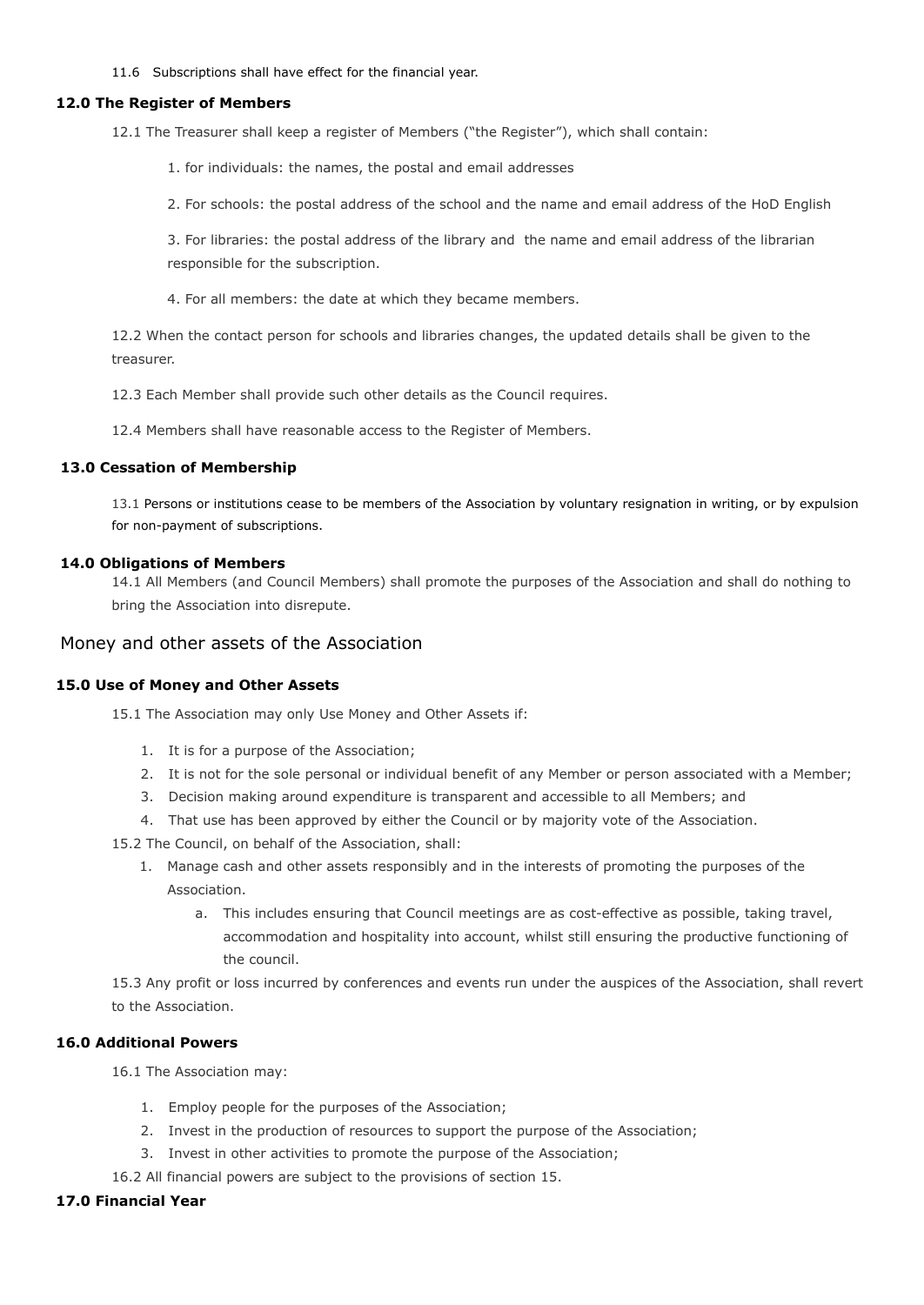17.1 The financial year of the Association begins on 1 April of every year and ends on 31 March of the next year.

#### **18.0 Assurance of the Financial Statements**

18.1 The Association shall appoint an Auditor to audit the annual financial statements of the Association. The Auditor shall report on whether the financial statements are prepared in all material respects in accordance with the Association's accounting policies. The Auditor must be a suitably qualified person. and preferably be a member of the New Zealand Institute of Chartered Accountants, and must not be a member of the Committee, or an employee of the Association. If the Association appoints an Auditor who is unable to act for some reason, the Committee shall appoint another Auditor as a replacement.

The Council is responsible for providing the auditor with:

- 1. Access to all information of which the Council is aware that is relevant to the preparation of the financial statements such as records, documentation and other matters
- 2. Additional information that the auditor may request from the Council for the purpose of the audit; and
- 3. Reasonable access to persons within the Association from whom the auditor determines it necessary to obtain evidence.

# Conduct of meetings

#### **19.0 Association Meetings**

19.1 An Association Meeting is either an Annual General Meeting or a Special General Meeting.

19.2 The Annual General Meeting shall be held in July every year. The Secretary shall provide at least 10 weeks notice of the date of the meeting.

19.3 Special General Meetings may be called by the Council. The Council must call a Special General Meeting if the receives a written request signed by at least 10 members of the Association.

19.4 The Secretary shall:

- 1. Give all Members at least four weeks notice of the business to be conducted at any Association Meeting
- 2. Additionally, the Secretary will provide:
	- 1. To the AGM, a copy of the President's Report on the Association's operations and of the Annual Financial Statements as approved by the Council,
	- 2. To both AGM and SGM, Notice of any motions and the Council's recommendations about those motions.
	- 3. If the Secretary has sent a notice to all Members in good faith, the Meeting and its business will not be invalidated simply because one or more Members do not receive the notice.

19.5 All personal members and representatives of institutional members may attend and vote at Association Meetings. Proxy votes on advised motions may be submitted to the secretary by email at least 1 week (7 days) prior to the Meeting.

19.6 No Association Meeting may be held unless at least 10 eligible Members attend. This may include more than one representative from member schools. (This will constitute a quorum.)

19.7 All Association Meetings shall be Chaired by the President. If the President is absent, the Meeting shall be chaired by the Vice-President. Any person Chairing a Association Meeting has a casting vote, that is, a second vote.

19.8 Voting shall be by voice, or by show of hands if called for by the meeting, or by ballot if required by ten of those present.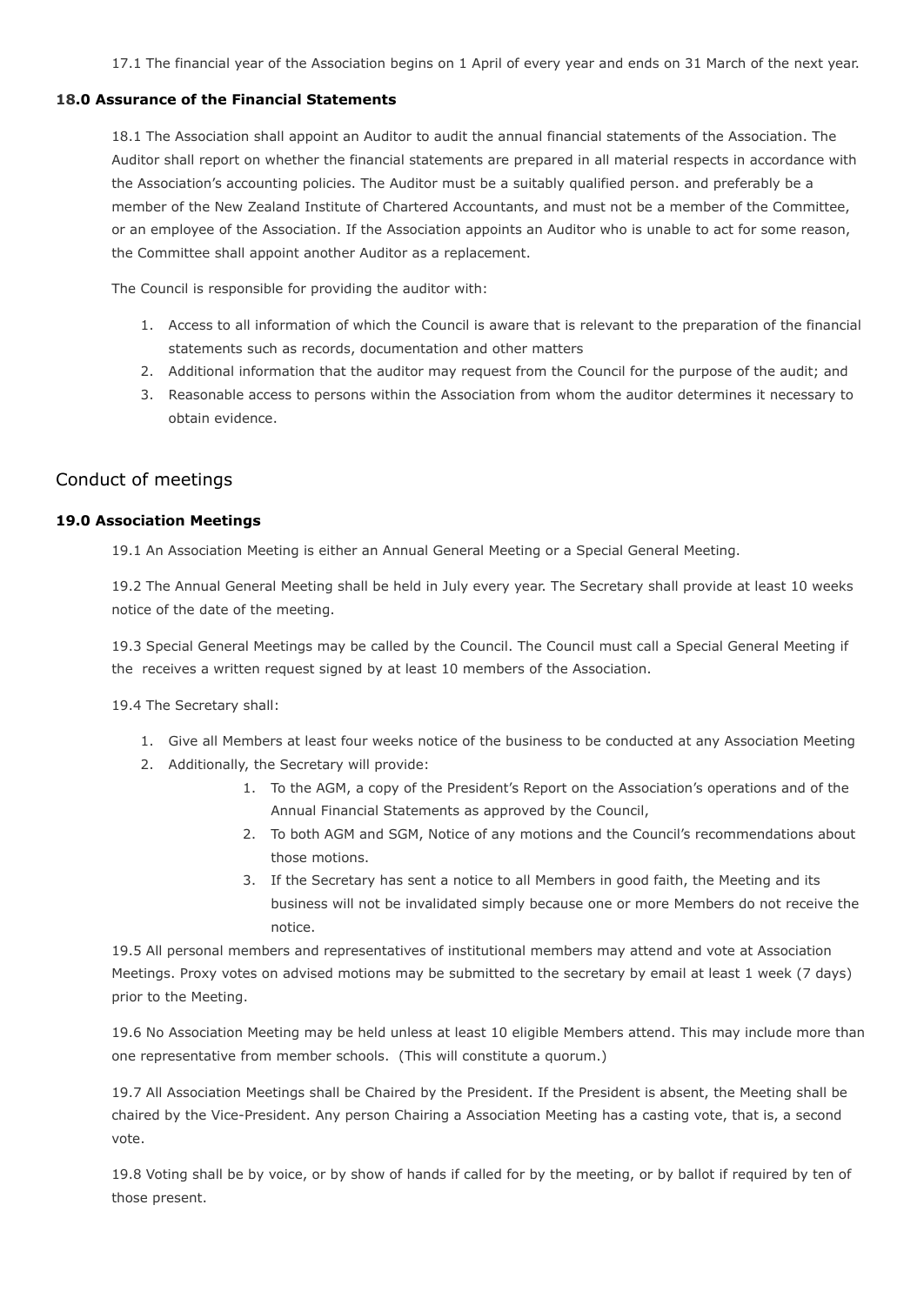19.9 The business of an Annual General Meeting shall be:

- 1. Receiving any minutes of the previous Association's Meeting(s);
- 2. The President's report on the business of the Association;
- 3. The Treasurer's report on the finances of the Association, and the Annual Financial Statements;
- 4. Election of Council Members;
- 5. Motions to be considered;
- 6. General business.

#### **20.0 Motions at Association Meetings**

20.1 Any Member may request that a motion be voted on ("Member's Motion") at a particular Association Meeting, by giving written notice to the Secretary at least 6 weeks before that meeting. The Member may also provide information in support of the motion ("Member's Information"). The Council may in its absolute discretion decide whether or not the Association will vote on the motion. Meeting chosen by the Member; or

20.2 The Council may also decide to put forward motions for the Association to vote on ("Council Motions") which shall be suitably notified.

# Common seal

#### **21.0 Common seal**

21.1 The Council shall provide a common seal for the Association and may from time to time replace it with a new one.

21.2 The Secretary shall have custody of the common seal, which shall only be used by the authority of the Council. Every document to which the common seal is affixed shall be signed by the President and countersigned by the Secretary or a member of the Council.

# Altering the rules

#### **22.0 Altering the Rules**

22.1 The Association may alter or replace these Rules at an Annual General Meeting by a resolution passed by a two-thirds majority of those Members present and voting, provided that no amendment shall be permitted if it in any way affects the non-profit status of the Association.

22.2 At least four weeks before the General Meeting at which any Rule change is to be considered, the Secretary shall give to all Members written notice of the proposed motion, the reasons for the proposal, and any recommendations the Committee has. This notice may be circulated by electronic means.

22.3 When a Rule change is approved by a General Meeting no Rule change shall take effect until the Secretary has filed the changes with the Registrar of Incorporated Societies.

# Winding up

#### **26.0 Winding up**

26.1 If the Association is wound up the assets of the Association shall pass to another association which has similar aims to the New Zealand Association for the Teaching of English.